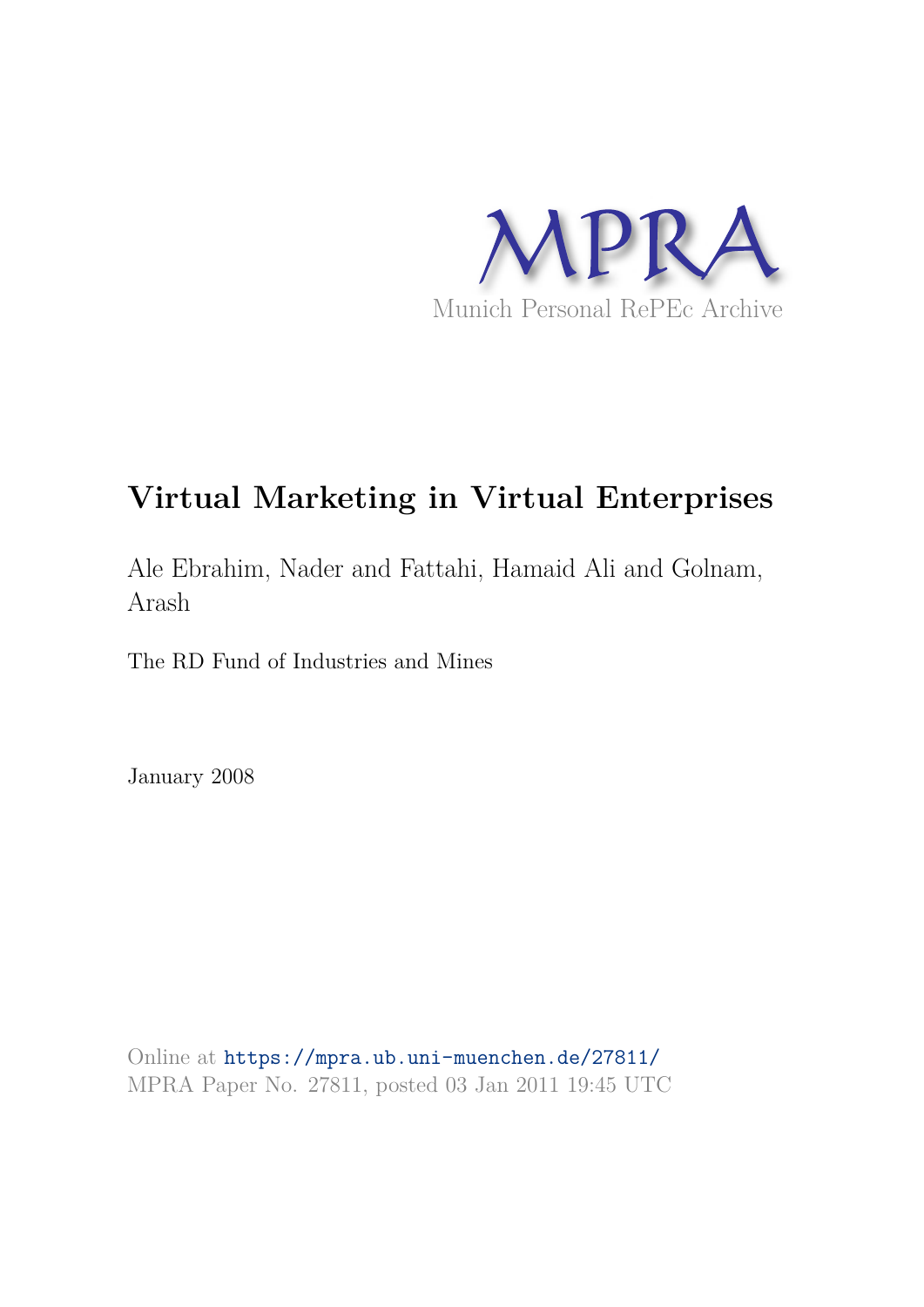## **Virtual marketing in virtual enterprises**

**Nader Al-e-Ebrahim\***  *President The R&D Fund of Industries and Mines [al\\_e\\_ebarhim@rdfund.ir](mailto:al_e_ebarhim@rdfund.ir)*

**Hamid A. Fattahi** *Planning Affairs The R&D Fund of Industries and Mines [fattahi@rdfund.ir](mailto:fattahi@rdfund.ir)*

**Arash Golnam**  *International Affairs advisor The R&D Fund of Industries and Mines [golnam@rdfund.ir](mailto:golnam@rdfund.ir)*

**\*** All authors contributed equally to the manuscript and are listed alphabetically

## **1. Abstract**

Virtualization caused tremendous evolution in the economics of marketing channels, patterns of physical distribution and the structure of distributors and developed a new concept that is known as virtual marketing (VM). VM combines the powerful technologies of interactive marketing and virtual reality.

Virtual enterprise (VE) refers to an organization not having a clear physical locus. In other words, VE is an organization distributed geographically and whose work is coordinated through electronic communications." It should be mentioned that here VE encompasses all other similar phrases like Virtual company, virtual corporation, etc.

One of the greatest challenges facing business owners and managers – both for traditional and virtual organizations- is finding a way to cost−effectively communicate frequently and consistently with their target markets; and the virtual marketing perform this function at the best possible.

In this paper, we focus on the concept of "Virtual marketing in virtual enterprises".

**Key words**: virtuality, Virtual marketing, virtual enterprise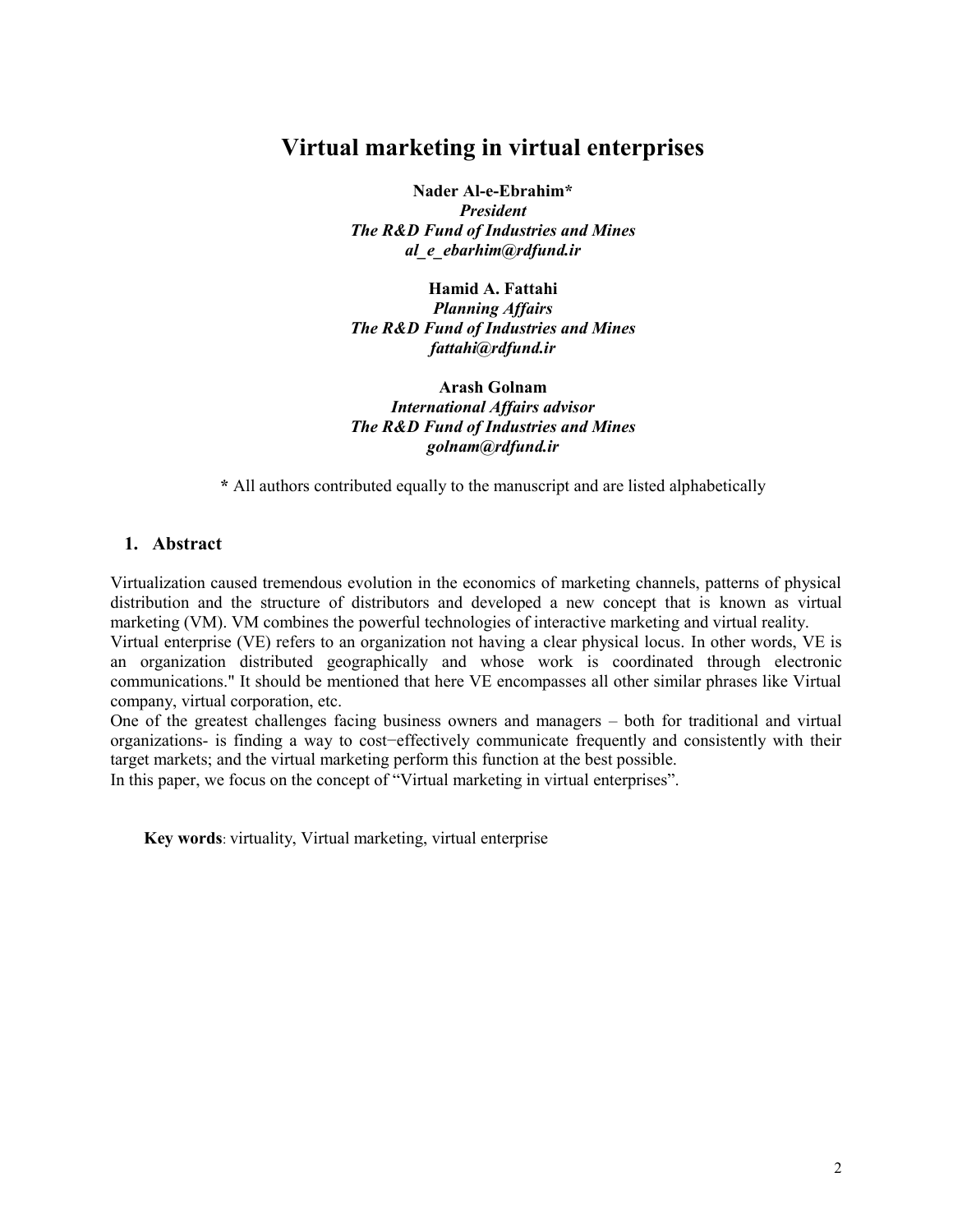## **2. Virtuality**

Virtuality is heard in many global corporations today. But basing decisions on this is elusive, as "virtuality" itself isn't clarified.

"Dictionary of Words" defines it as "the quality or state of being virtual". The Oxford English Dictionary lists three possible definitions for virtuality. The first of these is archaic, and means "the possession of force or power" or "something endowed with virtue or power." The second possible definition is "essential nature of being, apart from external form or embodiment. The third possible definition, which also corresponds to the common usage of the word, is "a virtual (as opposed to an actual) thing, capacity, etc; a potentiality.

Everything has a reality and virtuality. Nelson divides virtuality into two parts: conceptual structure and feel. In every field these have different roles. Since the emergence of telecommunications, virtuality has materialized more clearly as a method of imaginative mutual interaction.

In this paper, "Virtuality" refers to the seeming of anything, as opposed to its reality. With virtuality you can simulate complex environments, markets, decisions, answers, and even build an enterprise without any physical assets!

## **3. Marketing**

Before defining of virtual marketing, defining marketing itself seems necessary. Marketing is the analysis, planning, implementation, and control of programs designed to increase visitor awareness and use of collections, facilities, and services in a way that will mutually benefit both the organization and the visitor1. In other words, marketing is a management tool that focuses on identifying the needs, wants, and demands of customers and developing products to meet those needs (Neighbors, 2002).

## **3.1. The Marketing Process**



**Figure 1: The marketing process overview (Source: www.smartsmallbusiness.qld.gov.au)**

<u>.</u>

**<sup>1 -</sup> www.ozco.gov.au**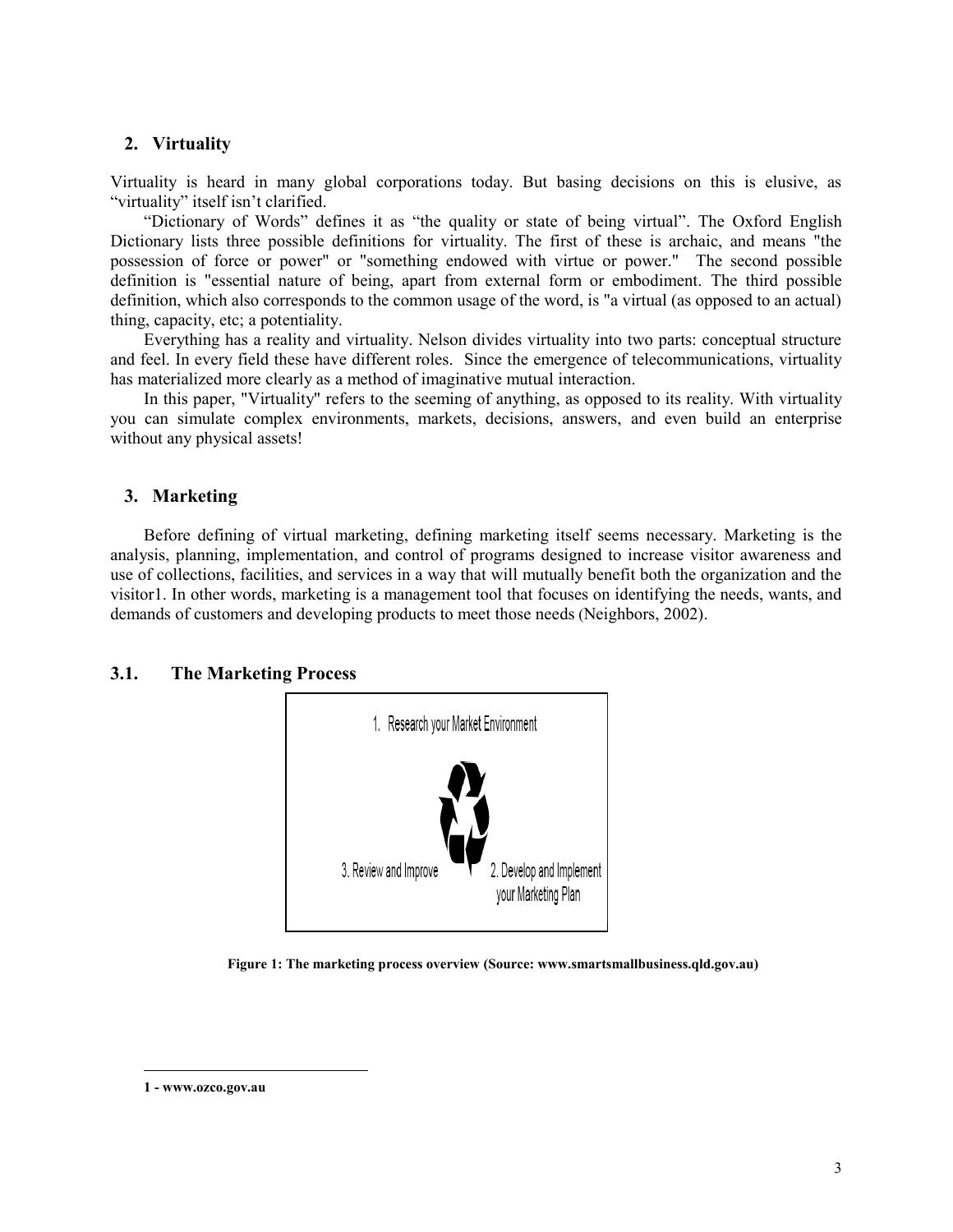#### *3.1.1. Research your Market Environment*

 Research your industry and your competitors and establish who your target customers (or target market) are for your goods or services. Only once you know:

• Who your customers are, what their needs are and how much they are prepared to pay.

• Who your competitors are, what they sell and at what price/s.

Then you can decide how to position your goods or services in your target market/s and develop a marketing plan to achieve your goals.

#### *3.1.2. Develop and Implement your Marketing Plan*

Marketing covers much more than just advertising goods or services. When developing your Marketing Plan, consider how you will use the elements of your marketing mix to attract customers, meet their needs and keep them coming back for more.

## *3.1.3. Review and Improve*

 After you have implemented your marketing plan, determine how well it has increased your sales and profits (review) and make any necessary improvements (improve). If your marketing plan is written down, it will be easier for you to see how your plan has performed.

Marketing is the planning and execution of the production, pricing, promotion and distribution of goods and services to create exchanges that achieve individual and business objectives.

Put simply, marketing is about matching every part of your business with your customers so that:

- You meet their needs.
- They are aware that you meet their needs.
- They are motivated to buy from you.
- They are motivated to keep buying from you.

 If you don't achieve these outcomes, customers won't buy from you and you will go out of business. It won't matter if you make the best product in the world or if you are very good at bookkeeping and administration - poor marketers go out of business.

Also, Marketing has evolved over the last two centuries, as the systems of production and consumption have changed owing to the rapid development of technology. This rate of change has seen the advent of mass manufacturing, rapid communication systems and rapid transport systems. It is clear that marketing, in this context, initially moved from fragmentation to mass and more recently to segmentation activities (Tedlow, 1993).

## **4. What is Virtual marketing?**

Virtual marketing encompasses all web-based marketing tools like e-mail marketing, banner advertising, weblogs, news settlers, and using your own Web site as a marketing tool, etc. It is important to realize that the Web (or cyberspace) is another means through which you can market your business. It does not replace the existing marketing channels you are currently using and have found to be successful. Furthermore, a web based marketing strategy is not an 'optional extra' to your existing business strategy. Rather, marketing your business on the Web must be part of a tightly coupled action-oriented marketing and advertising plan - one that leverages the individual benefits of print, broadband, and interactive media.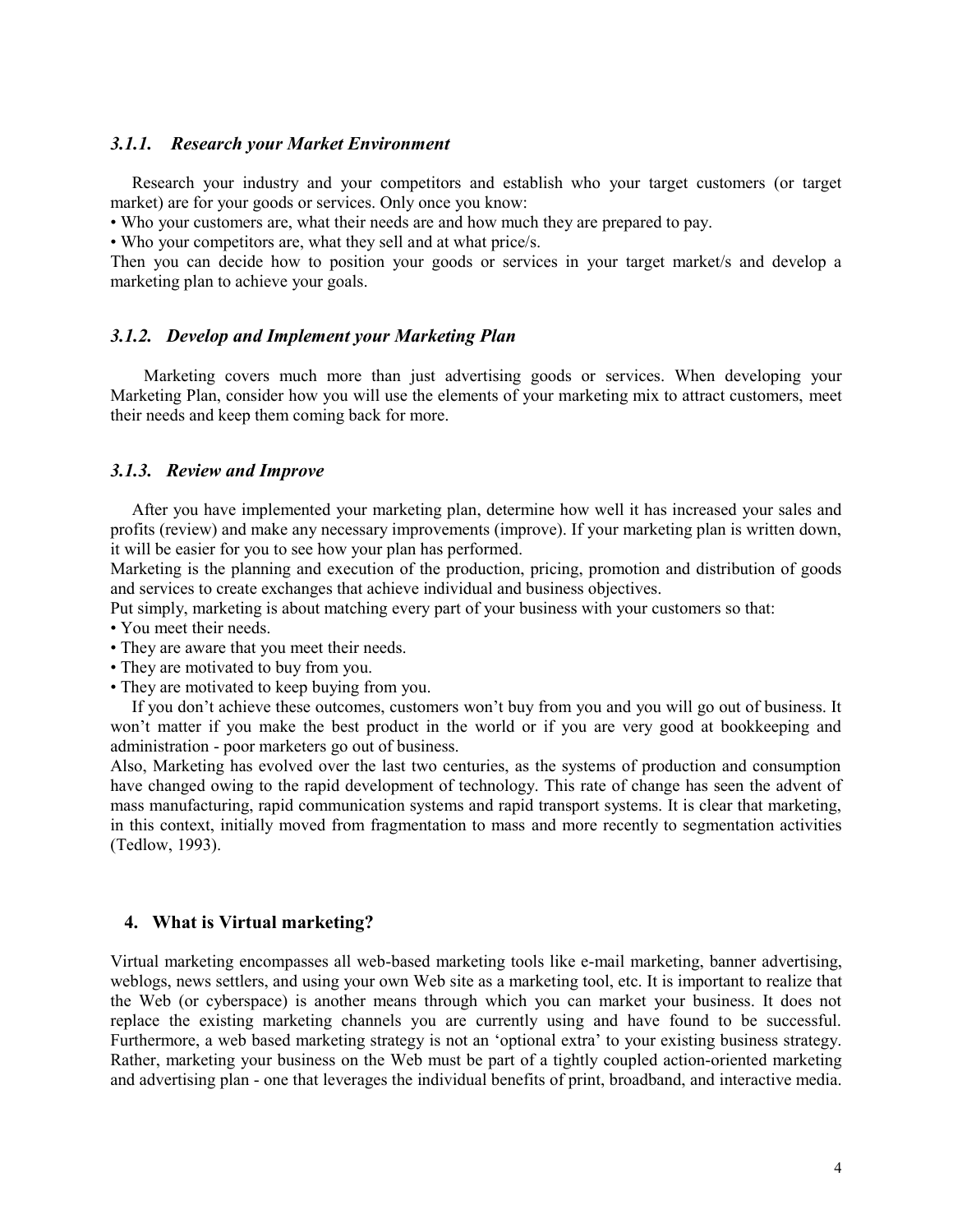There is a drive for multinationals to consider the absolute dislocation of time and space in undertaking marketing transactions. The Internet, in turn, offers a virtual 24 hour experience in any market sector for global information prospecting.

After here, we use VM as a series of web-based marketing approaches that enable customers to simulate, customize, and experience goods and services in cyber space as like as in real word.

## **3.2. Why use VM?**

Some drivers that make VM more efficient than traditional marketing:

## *3.2.1. Increasing rate of High speed internet access*

Broadband is now mainstream, with more than 50 percent of the U.S. market using broadband. That trend holds true globally as well, according to "World Broadband Statistics," a quarterly report from U.K.based research firm Point Topic. The report found that the number of broadband subscriptions worldwide has increased 25 percent, to 190.3 million in September 2005 from 152.4 million in December 2004, with the Middle East and Africa showing the sharpest rise in broadband services. With global broadband use on such a precipitous rise—and Internet users growing more savvy by the day—it's more important than ever for a Web site to capture each visitor's imagination. Features such as virtual tours, video diaries, and other brands of multimedia can provide users with a rich, interactive experience, even if they are thousands of miles away. Companies are continually experimenting with different mixes of these online elements to ensure their Web sites suit their marketing message perfectly (Magnani, 2006).

## *3.2.2. Searching the web, plays an important role in purchasing behavior*

- Search is first online activity after email;
- $\bullet$  213,000,000 searches per day just in the U.S.A.;
- 81% of users search to find products, services, and other businesses;
- 40% of all searches are for goods and services (Kook, 2006).

## *3.2.3. Increasing online sales trend*

Over 20% of sales in 2010 will be conducted via e-commerce (Kook, 2006). Figure 2 shows the portion of online sales from 2005 through 2010.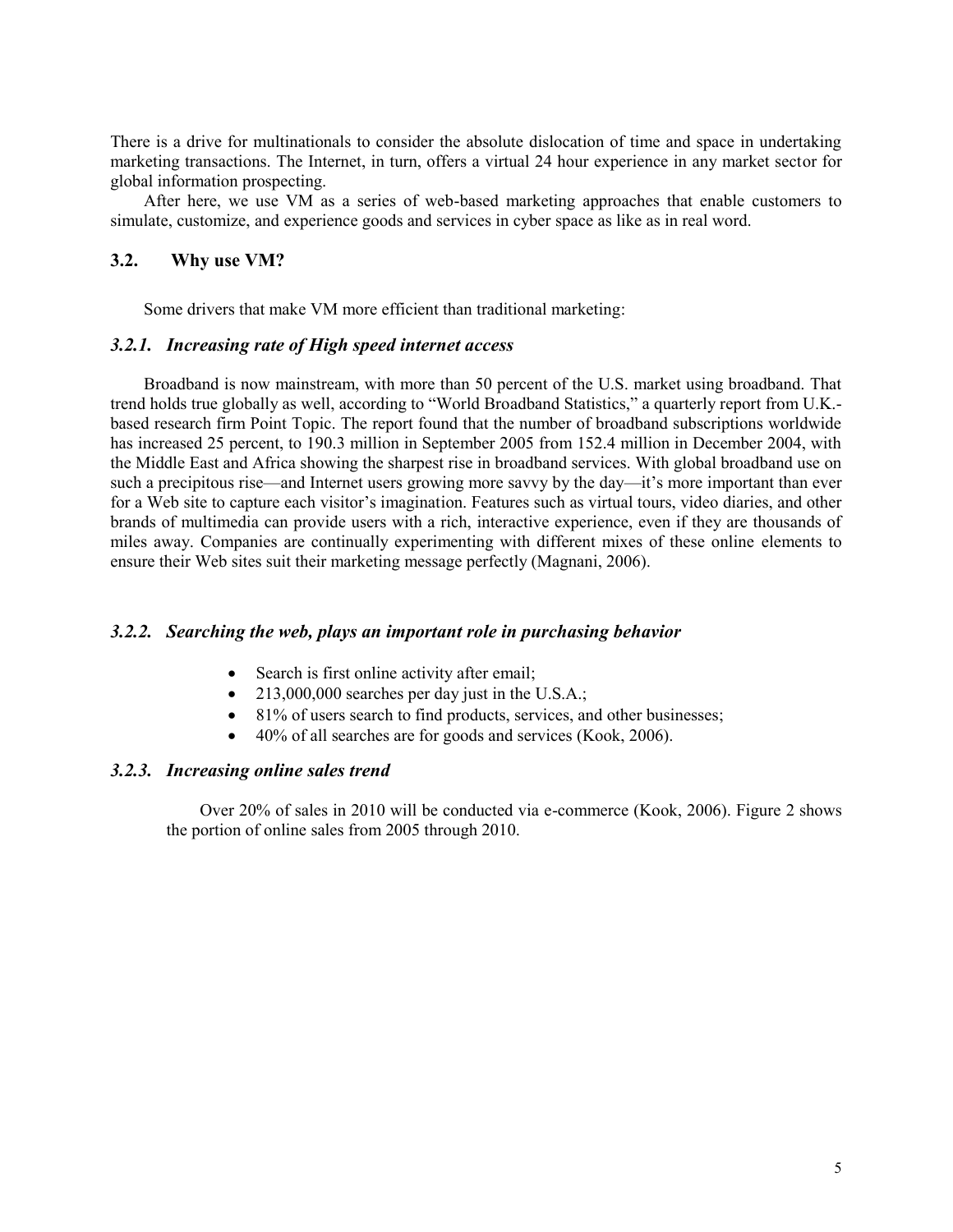

**Figure 2: %sales to customers on internet in 5 years** 

Increasing number of internet users around the world as shown in Figure 3.



**Figure 3: evolution of internet users in the world** 

(Source: European Information Technology Observatory (EITO), 2001)

## *3.2.4. Traditional media power decreases:*

- Audiences ratings TV shows, prime TV viewers down (50% since 1970 for the major channels)
- Customers exposed to ads: 1/3 watch, 2/3 mute-switch-leave
- Internet vs. TV: Internet users average about three hours a day working with the network, about 50 percent more time than the average television viewer watches TV.
- Internet users watch about 20 minutes less TV than the average viewer.
- 10% of users prefer to miss TV than Internet
- McKinsey: TV advertising in 2010: 35% as effective as in 1990
- And Advertising costs increasing (Constantinides, 2005).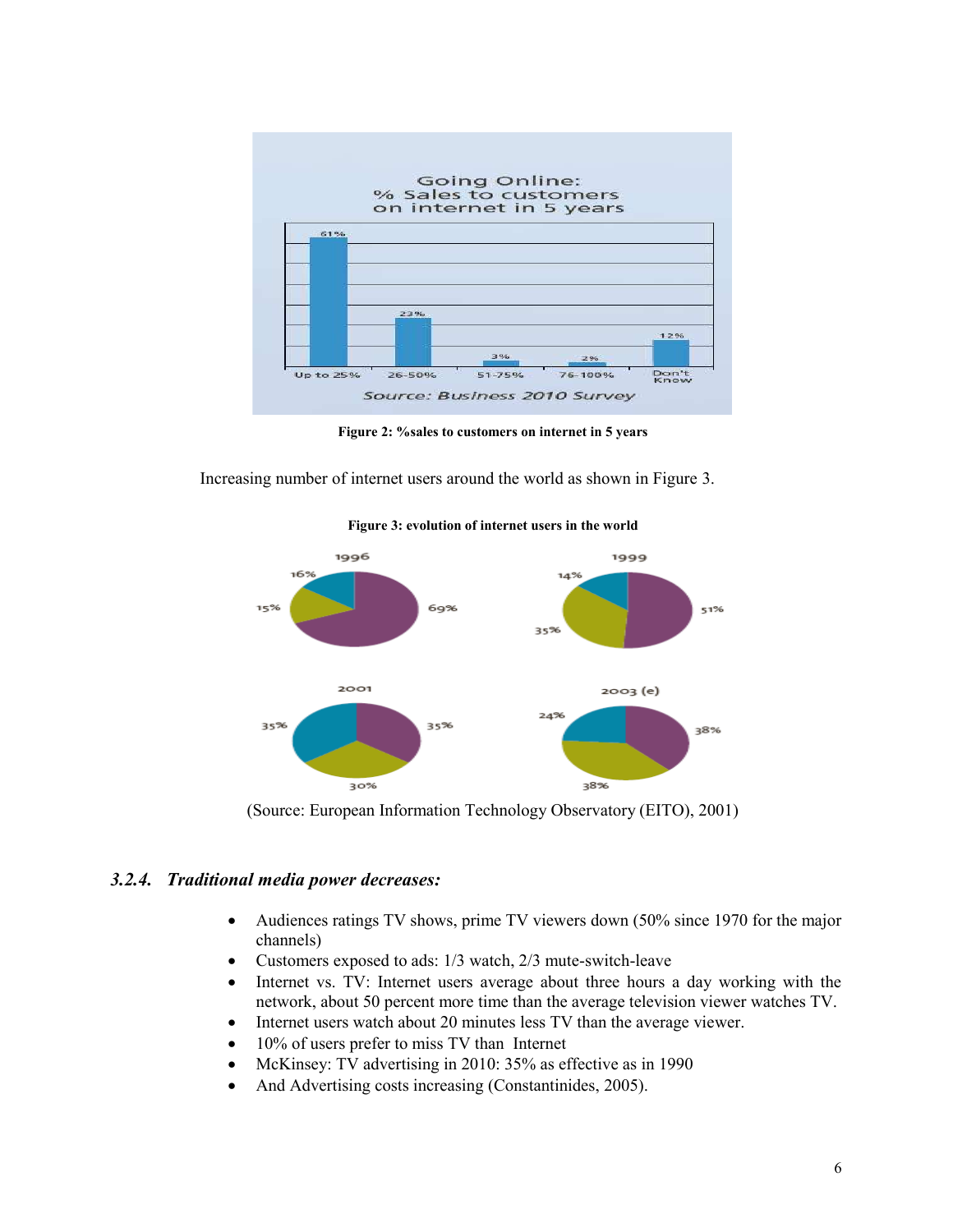For reasons mentioned above, most of companies are shifting from traditional marketing to virtual marketing and therefore allocate more budgets to online marketing than traditional marketing as shown in figure 4.

**Figure 4: Traditional vs. Online marketing Budget Allocation of USA direct marketers 2004 & 2005 (as a % of total)** 



**(Source: Faculty of Business, Public Administration University of Twente, 2005)** 

## **3.3. Creating a collaborative environment that runs 24/7**

It's clear that marketers need to create an environment where they can present the right content to the audiences that need it, when they need it, encouraging discussion and feedback about successful marketing approaches, and analyzing what works and what doesn't. Marketers could create such an environment on their own, pushing out materials, corralling sales reps and partners for feedback, and making sure reps didn't sell with old messages — but they'd need to work 25 hours a day. And they'd have to do all this administrative work while also finding time to train new staff, creating new and updated marketing messages, and launching new products. What marketers need is a system for gathering, tracking and managing information that runs itself — with little administrative input from them, and no Frantic calls to IT for help.

In an ideal world, this "ecosystem" runs 24/7, making it easier to manage marketing initiatives across time zones or after hours. Intranets and extranets may sound like the obvious solutions for this problem but they present their own headaches. They require heavy maintenance, and extensive support from IT just the kinds of things that marketers don't have time for. In addition, they're a completely static way to store information — there's no way to gather or analyze how the content is being accessed or used. With VMs, the gap between sales and marketing is bridged through better communications with all sales channels.

 VM does all of the necessary communications tasks-but does them far more efficiently than marketers can manage on their own. It markets "continuously," 24/7, leaving marketers free to offload many tasks, and helps them gain back time to devote to creative and strategic planning. It creates a way to gather valuable feedback. And, it connects channel partners to the entire sales and marketing organization.

## **3.4. Reaching Marketing Goals through VM**

For every marketer there are key events that drive the workday, month or even year. Each one of these events requires marketers to package, promote, and deliver a variety of documents and collateral, as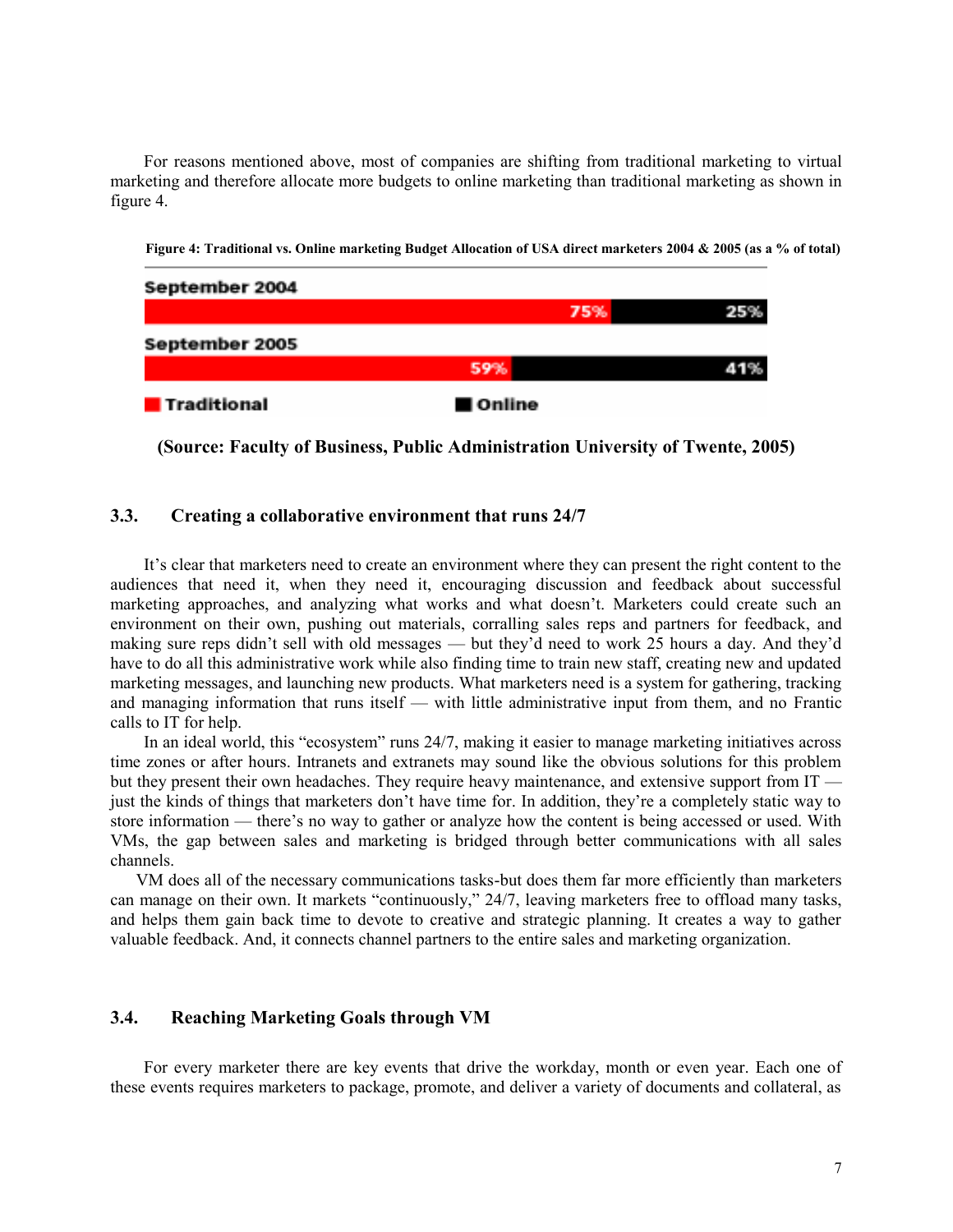well as collaborate with multiple audiences and analyze the effectiveness of each campaign. Along with each event comes months of careful planning, development of resources and information sharing.

VM helps marketers easily achieve their biggest goals. The VM automates every step of the process, from conception to retirement, enabling marketers to reach more audiences than ever before with customized messages and materials — and in half the time. A corporation uses VM runs 24/7 delivering resources, enabling teams, collaborating with partners and customers around the clock, and helping marketers manage the five key events that drive their day:

#### *3.4.1. Launching new and upgraded products*

Delivering new products requires that a variety of information is distributed to several different audiences. Application of VM enables marketers to package new sales product information into virtual sales kits, provide sales guidance and training through private partner websites, and alert current customers on just the products that are relevant to their business. VM continuously market and promote new products to any audience by creating one-stop shops for only the content they want. More importantly, marketers are able to update new content and automate the retirement of old product collateral with just a few steps.

#### *3.4.2. Adding sales channels*

Marketers need to arm partners with sales-ready material in order to sell effectively. In many cases partners represent many different vendors. Therefore it's imperative that you make it easy to learn about and sell your product, essentially making it easier to do business with you than with others they represent. A VM delivers automated, customized private websites for different partner audiences, helping to package content that's specifically designed for the user. From sales-ready customer presentations to pricing information, with VM marketers can decide which partner has access to what content. These private websites also host blogs and other collaborative forms of discussion that enable partners to bring marketers and sales teams into the process as they are selling. To better understand what partners you have or don't have mindshare with, analytics highlight who has downloaded what, and which pieces are making the most impact on those that represent your products.

## *3.4.3. Re-branding and updating messages*

There is more to re-branding than updating look and feel. And every marketer understands the pain of retiring the old messaging, updating every piece of collateral and getting teams to talk the new talk. With a VM, marketers can update every single piece of marketing and sales collateral, partner extranets,

Customer extranets and e-mail campaigns in a fraction of the time .VMs deliver a single repository for all updated information from newly branded presentation decks, product datasheets, and updated customer case studies or posters. With each document, marketers create a description and associate other details, such as target audience and what solution the messaging applies, so that your sales channels know how to effectively and consistently use the messaging.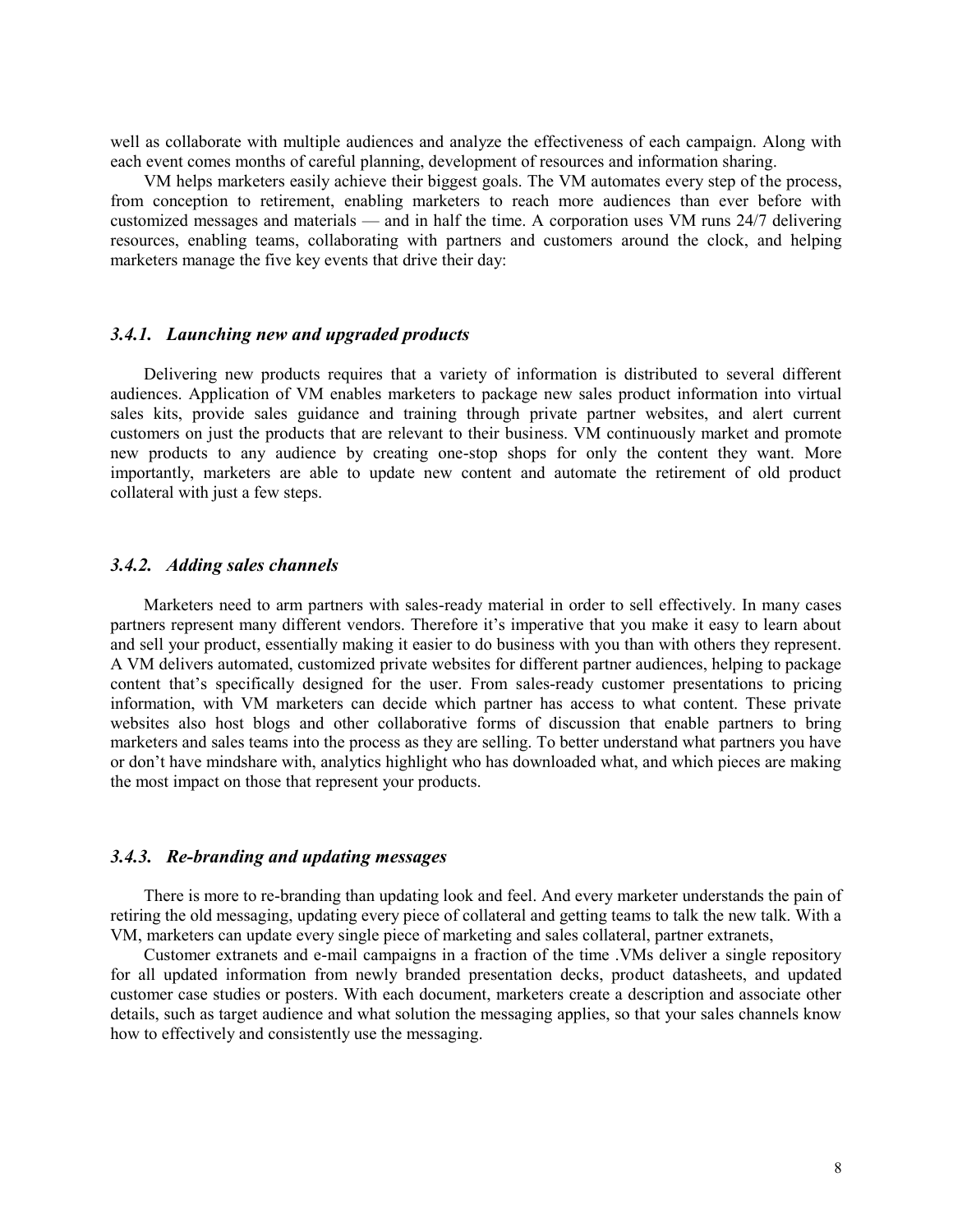#### *3.4.4. Driving marketing events*

Tradeshows, user conferences, Webinars and other events give marketers instant access to people who are interested in the company and its products. VM help extend that relationship beyond the event and create an opportunity for further communication. Prior to and after the event you have a persistent place for those interested in an event to find information and collaborate. For example, a user conference portal is used to promote, disseminate information, and ultimately share best practices after the user conference is conducted. Another example is trade show events. Before attendees leave the show, marketers can deliver an e-mail with a portal user account that gives attendees access to an exclusive website. Now marketers have a captive audience for company news, user blogs, new products, features and services to drip content over time to inform and pique the interest of prospective customers.

#### *3.4.5. Reaching customers*

 Today's savvy customers insist that marketers give them the information they want, when they want it. With the high availability of the Internet, customers know more than ever before about vendors. This requires the vendor to effectively deliver the right information on a continuous basis to differentiate them from the pack. A VM delivers private websites populated with the information they need during the buying process and after the sale. Marketers then gain insight into customer needs by understanding which documents are used and by which audiences. No longer are packages and folders lost through the postal service or via e-mail. Customers have a centralized location they can access from any computer to learn more about the company and its latest products (iCentera, White Papers, 2005).

## **3.5. Advantages of Virtual Marketing**

Virtual reality can be used to market products and conduct cyber-commerce in ways unimagined a few years ago. Following are a few of the benefits to be gained with virtual reality:

- Ability to give the user the true experience of product ownership, without shipping the product anywhere.
- Ability to demonstrate products in real time, using user-defined parameters.
- Ability to involve the user emotionally with the product (through sensory immersion).
- Ability to prototype and test factors, realizes cost and time savings, and enhances decision making.
- Closer association between the media and the message, since users enter the media channel and become a part of it.

Vast increase in market potential since your product experience can be shared by anyone in the world who has the necessary computer hardware/software. Ability to use all four elements of the new communications paradigm (Ryan, 2001).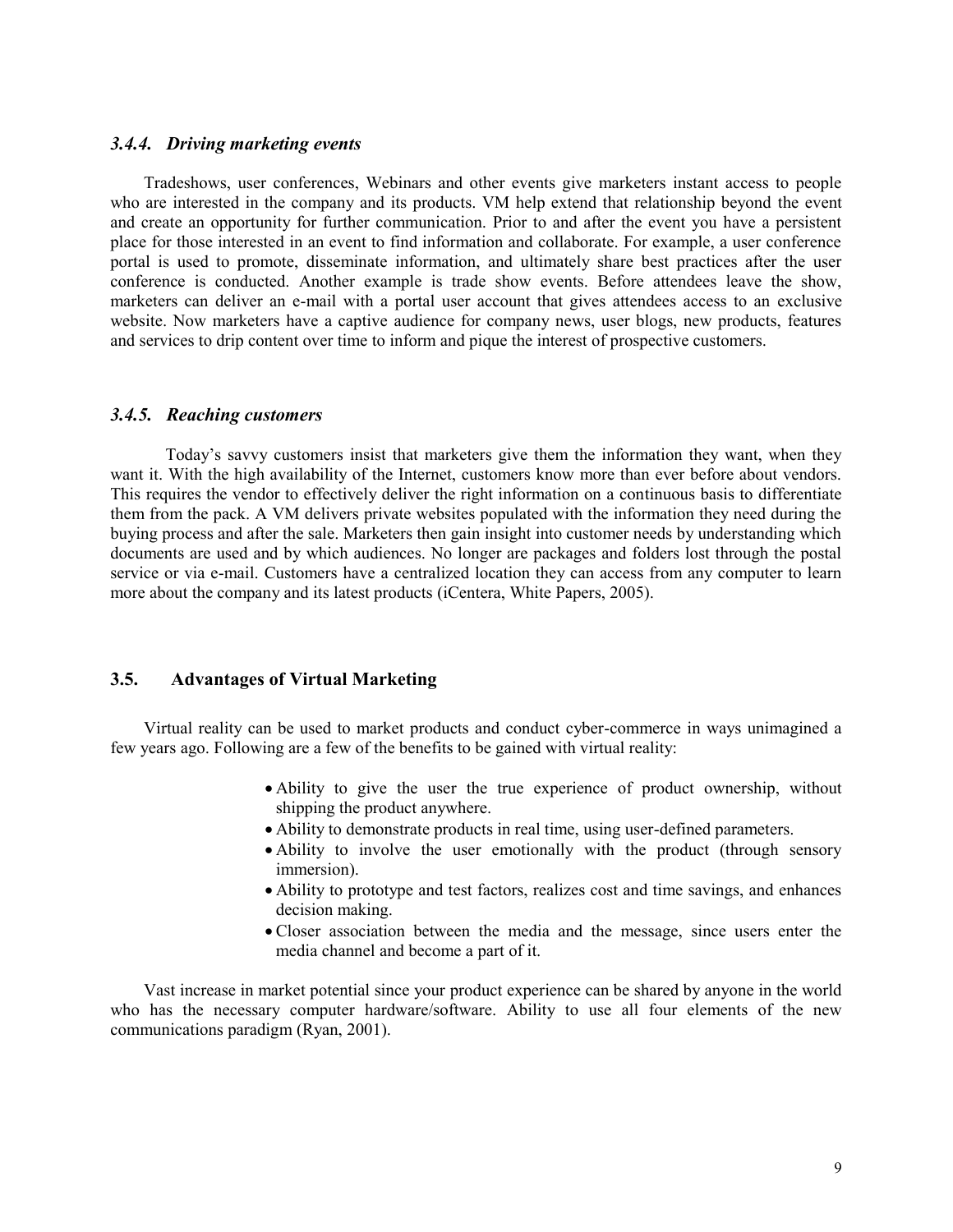## **3.6. Disadvantages of Virtual Marketing**

Not every company will benefit from marketing its products with virtual technology. Following are some of the disadvantages of the virtual medium:

- Very expensive. Even with the moderately priced authoring systems expected to announced, virtual reality will still be an expensive marketing tool.
- High user expectations. Users will cut their virtual reality teeth on high quality, entertainment-oriented programs.
- Marketing programs that don't measure up to these standards will be unsuccessful.
- Not suitable for certain products. Virtual reality works best with products that require a great deal of user interaction.
- Long lead times. Creating virtual reality is, and will be, a complex process. As such, virtual reality promotions will take longer to create and produce than media such as the Internet, print, radio, and television.
- Small prospect base. In the near future, only a small fraction of North Americans will have the hardware and software necessary to access virtual reality applications (Ryan, 2001).

#### **4. Virtual enterprise**

In response to globalization and improved ICT, particularly the internet, existing and new enterprises are moving towards a form of strategic network known as the Virtual Enterprise (VE). This is revealed that although there is no generally accepted definition of the Virtual Enterprise, it is distinguished by its networked structure, its focus on its own core competencies and accessing other competencies through outsourcing arrangements, a complete reliance on ICT for communications and coordination and an overarching strategy to move its essential processes to a digital dimension.

## **4.1. VE overview**

The last decades of the 20th Century saw an unprecedented expansion of business into global markets and with it, increased global competition. The major drivers for these changes were increasingly demanding and discriminating customers, improved manufacturing techniques and extraordinary advances in Information Technology and Telecommunications (ICT).

Business responded to the new environment by closely scrutinizing and realigning at its competitive priorities. The first priority in the 1970s was cost reduction and efficiency. The second in the 80s was quality, and the '90s saw delivery speed become the major imperative.

The survivors emerged with smaller work forces, flatter organizational structures and generally more effective operations. (Liang) ICT innovations such as open architectures and the advent of the internet and its networking capability were particularly instrumental in both fuelling and supporting increased competition and globalization. ITC is still underpinning continuing and accelerating change in the 00s where flexibility and agility have become the watchwords.

In the late 80s conventional wisdom came to realize that large, diversified, vertically integrated mega-corporations such as General Electric in the USA and Daimler Benz in Germany could not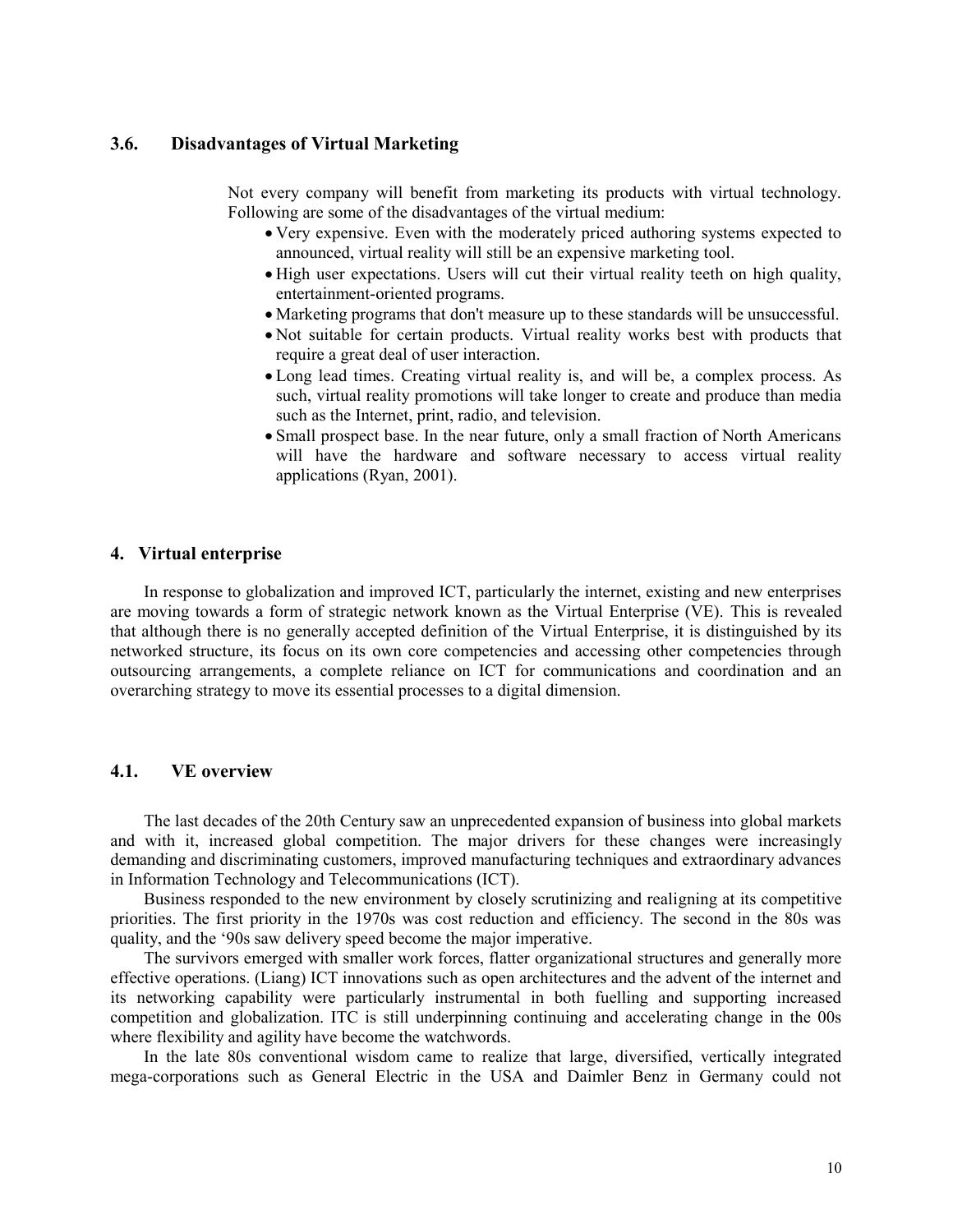necessarily outperform their smaller more specialized competitors and began to search for alternative enterprise models. A new type of enterprise began to gain recognition. The new model had many names. Handy called it a 'shamrock enterprise', Ducker, a 'knowledge based enterprise', Quinn called it an 'intelligent enterprise', Goranson called it the 'Agile Enterprise'

Goranson, and Davidowe and Malone Davidow William who are among the more frequently referenced sources called it the 'Virtual Corporation. Venkatraman argued that the new form was not new at all but rather represented a different strategic paradigm. As the names and concepts multiplied, new and transformed organizations, such as Amazon Books, Netscape, and Cisco gained increasing prominence as the new way to do business. For the purposes of this paper, these organizations and others like them are known collectively as Virtual Enterprises (VE) as noted above there is many names for the new organizational model and although the conceptualizations differ slightly the names are often used interchangeably. Since the concept of a virtual organization arose from a commercial context, many scholars tend to continue to view the organization from that perspective. Virtual as an adjective can be applied to a wide range of activities. Similarly, ‗enterprise' can also denote a variety of ostensibly noncommercial activities such as universities, medical facilities, and research. Over time the more inclusive ‗Virtual Enterprise' (VE) has gained some, but by no means universal acceptance, in academic literature and is used throughout this paper in preference to the 'Virtual Organization' (VO).

In this paper, VE mainly refers to an enterprise that does not physically exists-but may be provide physically good and services- and runs all of its activities through IT-based structure.

## **4.2. Appearance of the Virtual Enterprise**

The stable VE consists of a market facing entity surrounded by a limited number of collaborating partners. The central entity is responsible for formulating ideas to anticipate and respond quickly to customer needs by focusing its energies on creative design and marketing. It will perform its function as a meta-enterprise managing and orchestrating the surrounding network of independent firms to meet customer needs. The central integrating firm will have executive responsibility for the network and will have its own legal identity. To the customer it will have the appearance of a traditional organization, but it will lack the structure. To the customer the network is the VE. The challenge in designing such a network is to create seamless interaction and integration among a variety of federated organizations so the customer will be unaware that separate organizations are serving their needs. The VE is built on interorganizational ICT systems that facilitate reduced transaction and switching costs, and data sharing and coordination across enterprise, geographic and temporal boundaries. Without them the VE could not operate effectively. Indeed, the reasons for its alleged success are directly related to low transaction and switching costs, which are considered to more than offset the benefits of scale available to large firms. Lower costs facilitate flexible relationships with potentially more responsive partners with world-class competencies, and free firms to concentrate on single core competencies, so it is natural for web-based enterprises to concentrate on a single core activity. The VE's flexibility means that it is ideal at redefining its scope and reconfiguring its resources quickly and concurrently to match market opportunities. The reason that it can do this so effectively is its flexible linking to all existing, and new partners and quick delinking of departing partners (Hales, K.R; Barker, J.R, 1999).

Nowadays a new type and more virtual enterprise is emerged that is known as "virtual world". The most famous virtual world is "Second Life". Second Life is a 3-D virtual world entirely created by its Residents. Since opening to the public in 2003, it has grown explosively and today is inhabited by millions of Residents from around the globe. [The Marketplace](http://secondlife.com/whatis/marketplace.php) currently supports millions of US dollars in monthly transactions. This commerce is handled with the in-world unit-of-trade, the Linden dollar, which can be converted to US dollars at several thriving online Linden Dollar exchanges.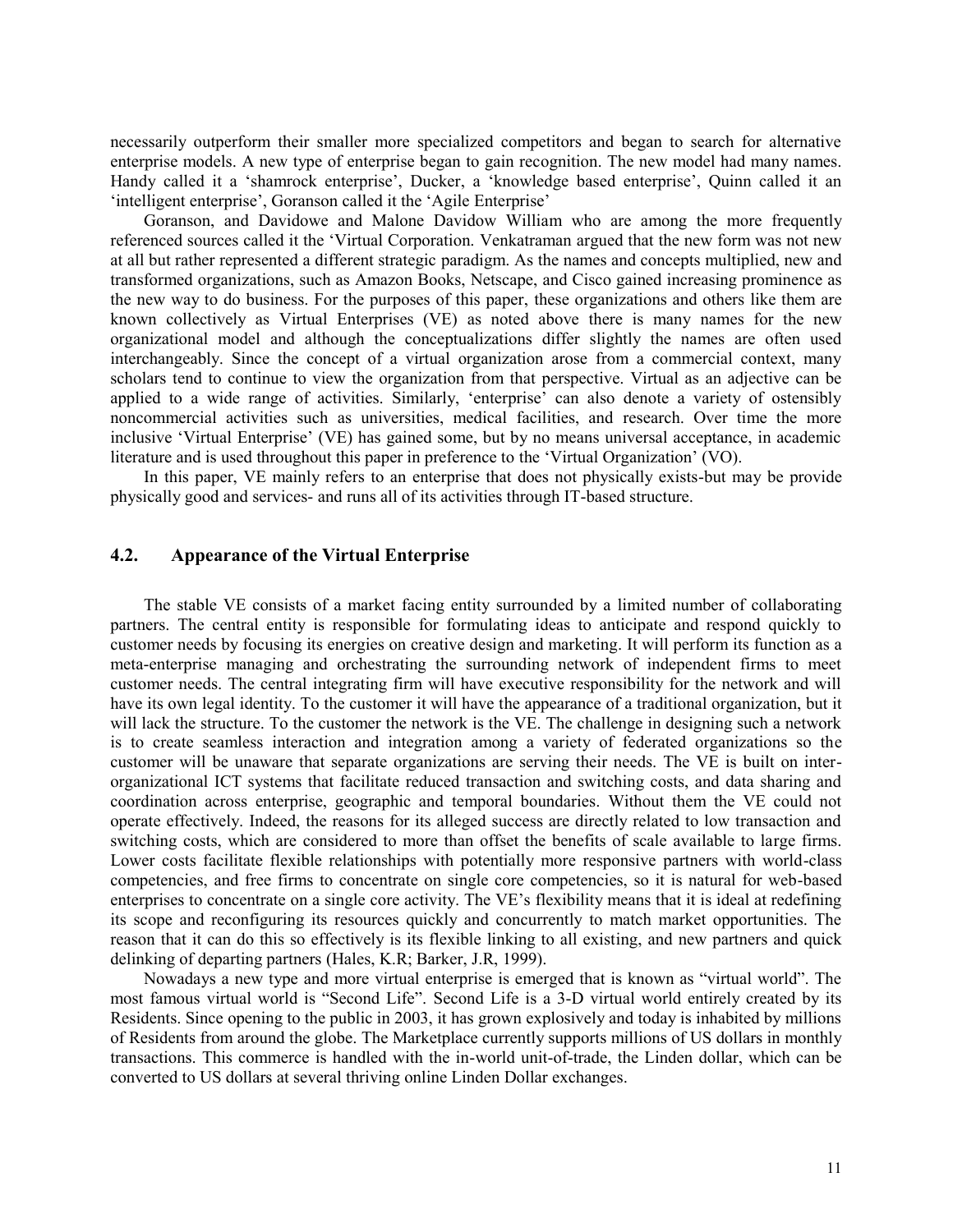First-time users create a name and a graphic identity (an avatar). Land and objects are purchased from Linden Lab or other Second Lifers using Linden dollars. A small amount is given to first-time users, but additional Linden dollars must be purchased monthly to acquire more. An entire island can even be purchased. This have more than 6 million residents, it's not a game; it's another way of life. That's why the list of real companies using the Second Life world to reach out to their customers, brand, market and test products is growing at an alarming rate. And with \$7million traded between residents per month, these companies are making real money out of virtual purchases. Virtual worlds can transform the way you operate by providing a new template for getting work done, from training and sales to product design and marketing. Second Life could be a way to extend your Real Life business into Virtual Worlds, but also a powerful way to enrich and innovate the way you do business in Real Life and prototype it as a marketing and sales tool in real life.

#### **5. Virtual marketing in VEs**

More an enterprise is virtual; more it uses virtual marketing tools. Virtual enterprises like Google, Yahoo, Amazon Book, and Netscape are appropriate examples of this subject. They are fully web-based and hence their target markets are internet users, it is not sane to invest on traditional marketing tools.

As mentioned above, cyberspace and internet plays a significant role in  $21<sup>st</sup>$  current business environment and these force enterprises to make tremendous changes in their structures, processes, and approaches to adjust them with this changing world in order to survive their business. This issue is true about marketing tools these enterprises utilizing. In addition this is especially important in VEs that totally deployed on the web and need to just improve their approaches in marketing, because they were virtual since their establishment.

#### **6. Conclusion**

In response to a more competitive global environment and the availability of improved ICT, particularly the networking capability of the internet, there is a demonstrable shift amongst existing and new enterprises towards a new marketing concept known as virtual marketing. This paper took the form of a literature review to uncover a definition of the VM and VE's and the necessity of deploying VM in VEs. It was concealed that due to a number of different conceptualizations and types of VE, there is no generally accepted definition. However a number of common characteristics are apparent that mentioned above.

In other hand, since decreasing power of traditional media, increasing number of internet users around the world, and in addition the time people spend on surfing the web is much more than before, VEs as an extended, technologically advanced and ICT based organization that is only available through the web, can not rely on traditional marketing approaches like TV and newspapers, and should be developed new ways for achieving its new needs in new environment. VM, as a series of web-based marketing tools can cope with this duty.